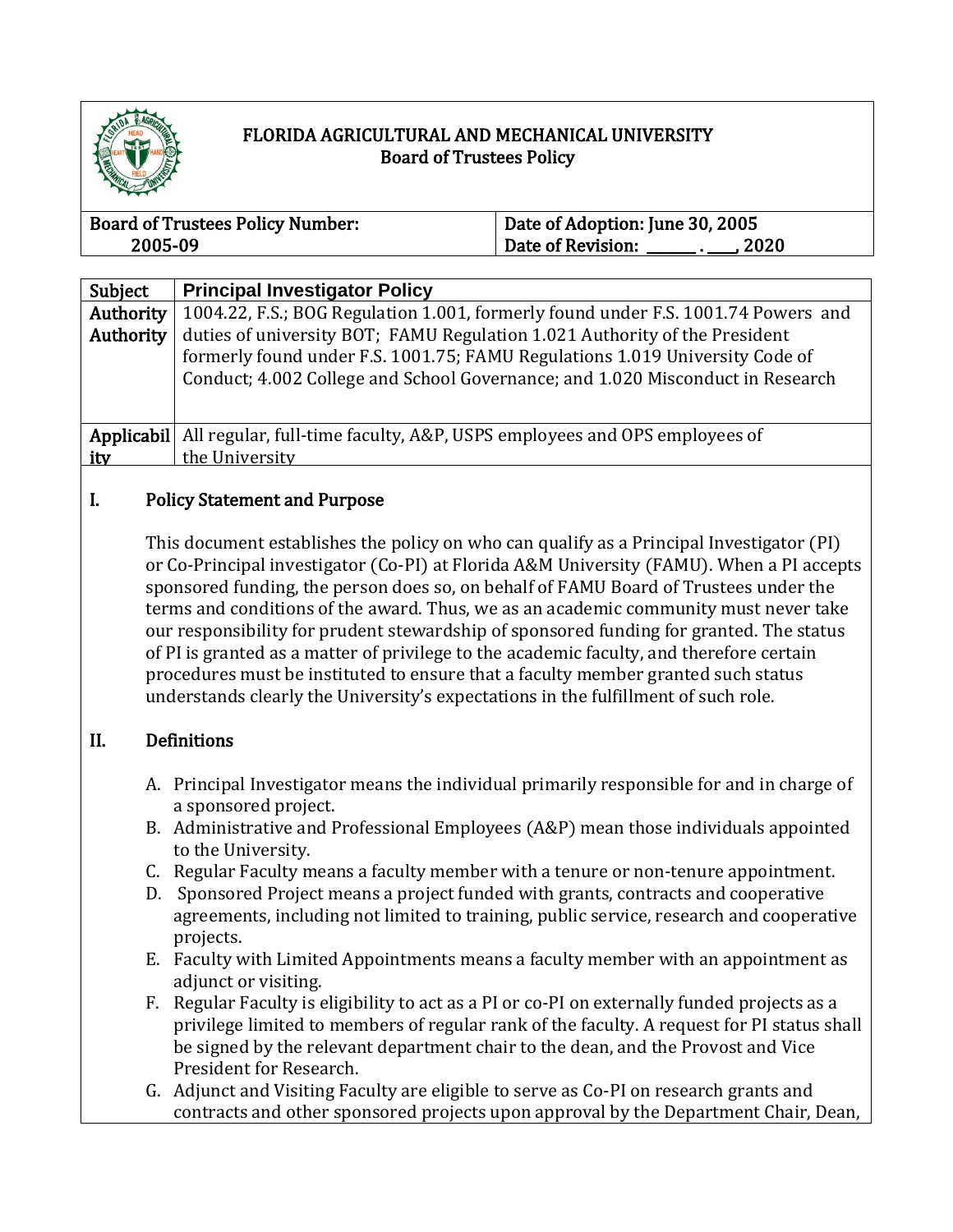| <b>BOT POLICY:</b> | POLICY NO: | <u> та</u><br>. AGE: |
|--------------------|------------|----------------------|
|                    | 2005-09    | $2$ of $\degree$     |

Provost and Vice President for Academic Affairs and Vice President for Research.

H. Graduate Students or students with professional training academic appointments are eligible to serve as principal investigators on sponsored projects that the funding agency has specified as programs for which students are eligible. Persons in this category must receive the approval of the department head and dean of the school or college in which the school is registered, the Provost and Vice President for Academic Affairs, and the Vice President for Research. The student must also have a PI as Faculty Advisor/mentor.

NOTE: In some instances, the student will be the key personnel, but a faculty member must be the PI.

I. Other Academic and Non-Academic Employees - A & P and Other Non-Academic Employees under certain circumstances, employees holding non-academic titles may serve as principal investigators, subject to the approval of the Department Chair and Dean in which the employee is employed, the Provost and Vice President of Academic Affairs and the Vice President of Research.

#### III. Procedures, Approvals/Responsibilities

#### A. Procedures

#### i. Department Assurance

A request or approval should include an endorsement and an assurance that the department and college/school will assume responsibility for the conduct of grant or contract.

## ii. Principal Investigator Training

All PI's (existing and potential), shall attend a mandatory certification training course as a criteria for PI eligibility.

## iii. Relationships between PI, University and Sponsored Project

Sponsored projects and their funding are awarded to the University, rather than to PIs. If a PI should leave the University prior to the completion of a sponsored project, the future of that project shall be governed by the terms of the sponsored agreement, the wishes of the sponsor, the University and the PI, as is appropriate in the specific circumstances.

## iv. Relationship of PI to University

The PI's relationship to the University is governed by the University's Appointment/employment contract document. The approval of individuals as PI or Co-PIs in no way affects the rights, claims and duties of such individuals as may be specified in University rules and other documents governing the individual's employment. In particular, responsibilities as PI or co-PI do not imply any commitment on the part of the University to any subsequent appointment beyond the term of appointment than in effect.